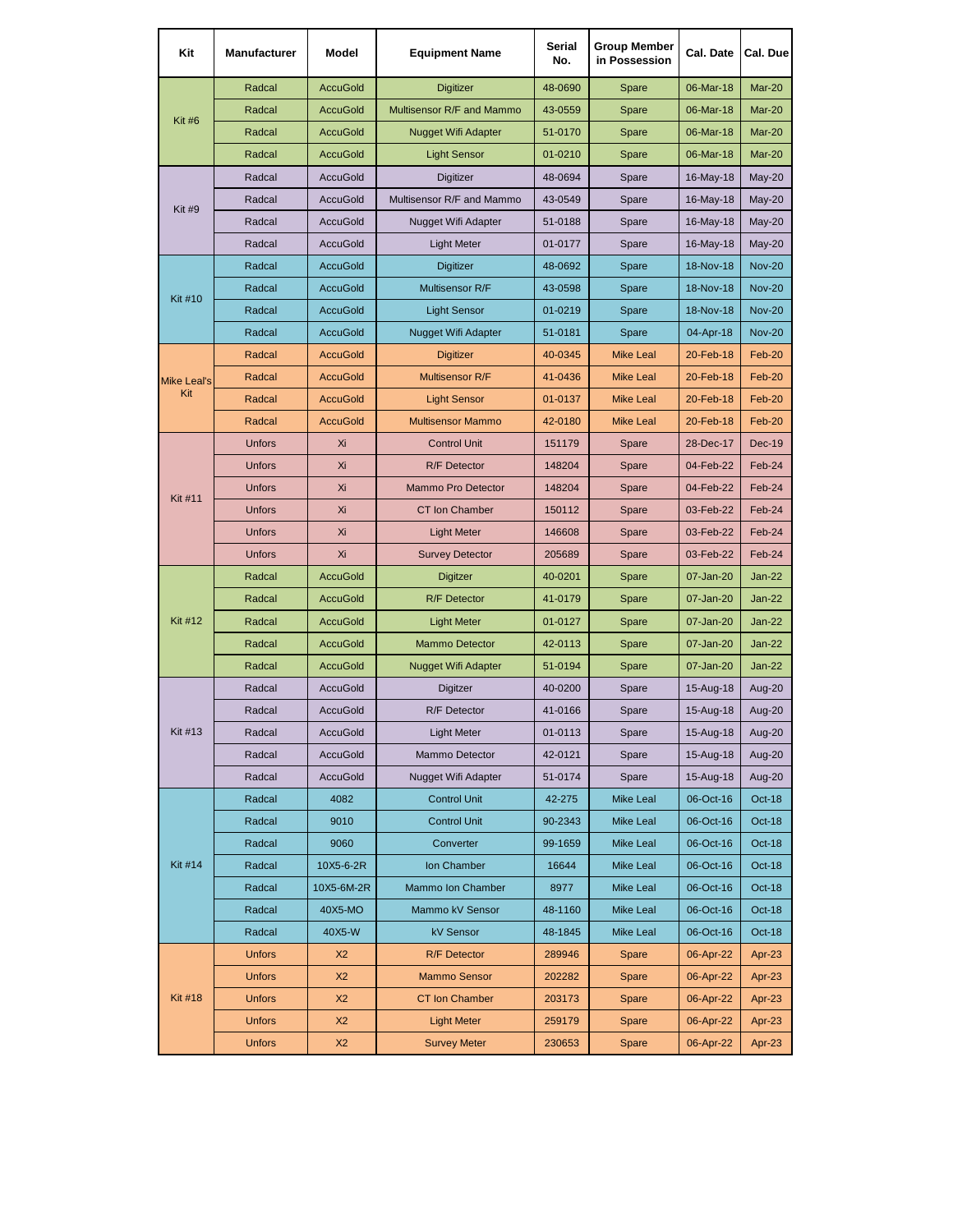| <b>Kit #19</b> | Radcal        | <b>AccuGold</b> | Digitzer                    | 48-0693 | Spare                  | 06-Mar-18 | Mar-20        |
|----------------|---------------|-----------------|-----------------------------|---------|------------------------|-----------|---------------|
|                | Radcal        | <b>AccuGold</b> | <b>MultiSensor</b>          | 43-0563 | Spare                  | 06-Mar-18 | Mar-20        |
|                | Radcal        | <b>AccuGold</b> | <b>Light Meter</b>          | 01-0175 | Spare                  | 06-Mar-18 | Mar-20        |
|                | Radcal        | <b>AccuGold</b> | <b>CT Ion Chamber</b>       | 05-0986 | Spare                  | 06-Mar-18 | Mar-20        |
|                | Radcal        | <b>AccuGold</b> | Nugget Wifi Adapter         | 51-0193 | Spare                  | 06-Mar-18 | Mar-20        |
|                | Unfors        | X <sub>2</sub>  | <b>R/F</b> Detector         | 255384  | Mary Jo Bonin          | 18-Dec-20 | <b>Dec-22</b> |
| <b>Kit #20</b> | <b>Unfors</b> | X <sub>2</sub>  | Mammo Sensor                | 246430  | Mary Jo Bonin          | 18-Dec-20 | Dec-22        |
|                | <b>Unfors</b> | X <sub>2</sub>  | <b>CT Ion Chamber</b>       | 263381  | Mary Jo Bonin          | 18-Dec-20 | Dec-22        |
|                | <b>Unfors</b> | X <sub>2</sub>  | <b>Light Meter</b>          | 232783  | Mary Jo Bonin          | 18-Dec-20 | Dec-22        |
|                | Unfors        | X <sub>2</sub>  | <b>Survey Meter</b>         | 229990  | Mary Jo Bonin          | 18-Dec-20 | Dec-22        |
| Kit #21        | Unfors        | X <sub>2</sub>  | <b>R/F</b> Detector         | 246287  | Jason Sherman          | 12-Feb-21 | Feb-23        |
|                | <b>Unfors</b> | X <sub>2</sub>  | Mammo Sensor                | 246200  | Jason Sherman          | 12-Feb-21 | Feb-23        |
|                | Unfors        | X <sub>2</sub>  | CT Ion Chamber              | 256791  | Jason Sherman          | 12-Feb-21 | Feb-23        |
|                | <b>Unfors</b> | X <sub>2</sub>  | <b>Light Meter</b>          | 232789  | Jason Sherman          | 12-Feb-21 | Feb-23        |
|                | <b>Unfors</b> | X <sub>2</sub>  | <b>Survey Meter</b>         | 229999  | <b>Jason Sherman</b>   | 12-Feb-21 | Feb-23        |
|                | <b>Unfors</b> | X <sub>2</sub>  | <b>R/F</b> Detector         | 246291  | <b>Dylan DeAngelis</b> | 16-Jun-21 | $Jun-23$      |
|                | <b>Unfors</b> | X <sub>2</sub>  | <b>Mammo Sensor</b>         | 267808  | <b>Dylan DeAngelis</b> | 16-Jun-21 | $Jun-23$      |
| Kit #22        | <b>Unfors</b> | X <sub>2</sub>  | <b>CT Ion Chamber</b>       | 263739  | <b>Dylan DeAngelis</b> | 16-Jun-21 | $Jun-23$      |
|                | <b>Unfors</b> | X <sub>2</sub>  | <b>Light Meter</b>          | 232730  | <b>Dylan DeAngelis</b> | 16-Jun-21 | $Jun-23$      |
|                | <b>Unfors</b> | X <sub>2</sub>  | <b>Survey Meter</b>         | 230095  | <b>Dylan DeAngelis</b> | 16-Jun-21 | $Jun-23$      |
|                | <b>Unfors</b> | X2              | <b>R/F</b> Detector         | 246277  | Mark Wu                | 30-Jun-21 | $Jun-23$      |
| <b>Kit #23</b> | <b>Unfors</b> | X <sub>2</sub>  | <b>Mammo Sensor</b>         | 291312  | Mark Wu                | 30-Jun-21 | $Jun-23$      |
|                | <b>Unfors</b> | X2              | <b>CT Ion Chamber</b>       | 224333  | Mark Wu                | 30-Jun-21 | $Jun-23$      |
|                | <b>Unfors</b> | X <sub>2</sub>  | <b>Light Meter</b>          | 232722  | Mark Wu                | 30-Jun-21 | $Jun-23$      |
|                | <b>Unfors</b> | X <sub>2</sub>  | <b>Survey Meter</b>         | 229946  | Mark Wu                | 30-Jun-21 | $Jun-23$      |
|                | <b>Unfors</b> | X <sub>2</sub>  | <b>R/F</b> Detector         | 246298  | <b>Jennifer Newton</b> | 30-Dec-20 | <b>Dec-22</b> |
| Kit #24        | Unfors        | X <sub>2</sub>  | <b>Mammo Sensor</b>         | 246432  | Jennifer Newton        | 15-Nov-18 | <b>Nov-20</b> |
|                | Unfors        | X <sub>2</sub>  | <b>CT Ion Chamber</b>       | 263391  | Jennifer Newton        | 15-Nov-18 | <b>Nov-20</b> |
|                | <b>Unfors</b> | X <sub>2</sub>  | <b>Light Meter</b>          | 219986  | Jennifer Newton        | 30-Dec-20 | Dec-22        |
|                | Unfors        | X <sub>2</sub>  | <b>Survey Meter</b>         | 230023  | Jennifer Newton        | 30-Dec-20 | <b>Dec-22</b> |
|                | <b>Unfors</b> | X <sub>2</sub>  | <b>R/F</b> Detector         | 246288  | Alphonso Magri         | 21-Jan-21 | $Jan-23$      |
| Kit #25        | <b>Unfors</b> | X <sub>2</sub>  | <b>Mammo Sensor</b>         | 246204  | Alphonso Magri         | 21-Jan-21 | $Jan-23$      |
|                | Unfors        | X <sub>2</sub>  | <b>CT Ion Chamber</b>       | 224343  | Alphonso Magri         | 22-Sep-21 | Jan-23        |
|                | <b>Unfors</b> | X <sub>2</sub>  | <b>Light Meter</b>          | 232790  | Alphonso Magri         | 22-Sep-21 | Jan-23        |
|                | Unfors        | X <sub>2</sub>  | <b>Survey Meter</b>         | 230028  | Alphonso Magri         | 21-Jan-21 | Jan-23        |
| Kit #26        | Unfors        | X <sub>2</sub>  | R/F Detector                | 246275  | Suphatra Gilbert       | 06-Apr-21 | Apr-23        |
|                | <b>Unfors</b> | X2              | Mammo Sensor                | 279246  | Suphatra Gilbert       | 06-Apr-21 | Apr-23        |
|                | Unfors        | X2              | CT Ion Chamber              | 224328  | Suphatra Gilbert       | 06-Apr-21 | Apr-23        |
|                | Unfors        | X <sub>2</sub>  | <b>Light Meter</b>          | 288586  | Suphatra Gilbert       | 24-May-21 | Apr-23        |
|                | Unfors        | X <sub>2</sub>  | <b>Survey Meter</b>         | 229933  | Suphatra Gilbert       | 06-Apr-21 | Apr-23        |
| Kit #27        | <b>Unfors</b> | X2              | <b>R/F</b> Detector         | 208628  | Nelson Jewell          | 07-Oct-20 | $Oct-22$      |
|                | Unfors        | X <sub>2</sub>  | Mammo Detector              | 246432  | Nelson Jewell          | 07-Oct-20 | $Oct-22$      |
|                | Unfors        | X2              | CT Ion Chamber              | 263391  | Nelson Jewell          | 07-Oct-20 | $Oct-22$      |
|                | Unfors        | X <sub>2</sub>  | <b>Light Meter</b>          | 211138  | Nelson Jewell          | 07-Oct-20 | $Oct-22$      |
|                | <b>Unfors</b> | X2              | <b>Survey Meter</b>         | 262308  | Nelson Jewell          | 07-Oct-20 | $Oct-22$      |
|                | Unfors        | Xi              | R/F & MAM Detector          | 133957  | Spare                  | 13-Feb-19 | Feb-21        |
| <b>Kit #28</b> | Unfors        | Χi              | <b>CT Ion Chamber</b>       | 164572  | Spare                  | 13-Feb-19 | Feb-21        |
|                | Unfors        | Xi              | <b>Light Meter</b>          | 160504  | Spare                  | 13-Feb-19 | Feb-21        |
|                | Unfors        | Xi              | <b>Survey Meter</b>         | 163193  | Spare                  | 13-Feb-19 | Feb-21        |
|                | Unfors        | Xi              | <b>Transparent Detector</b> | 191441  | Spare                  | 13-Feb-19 | Feb-21        |